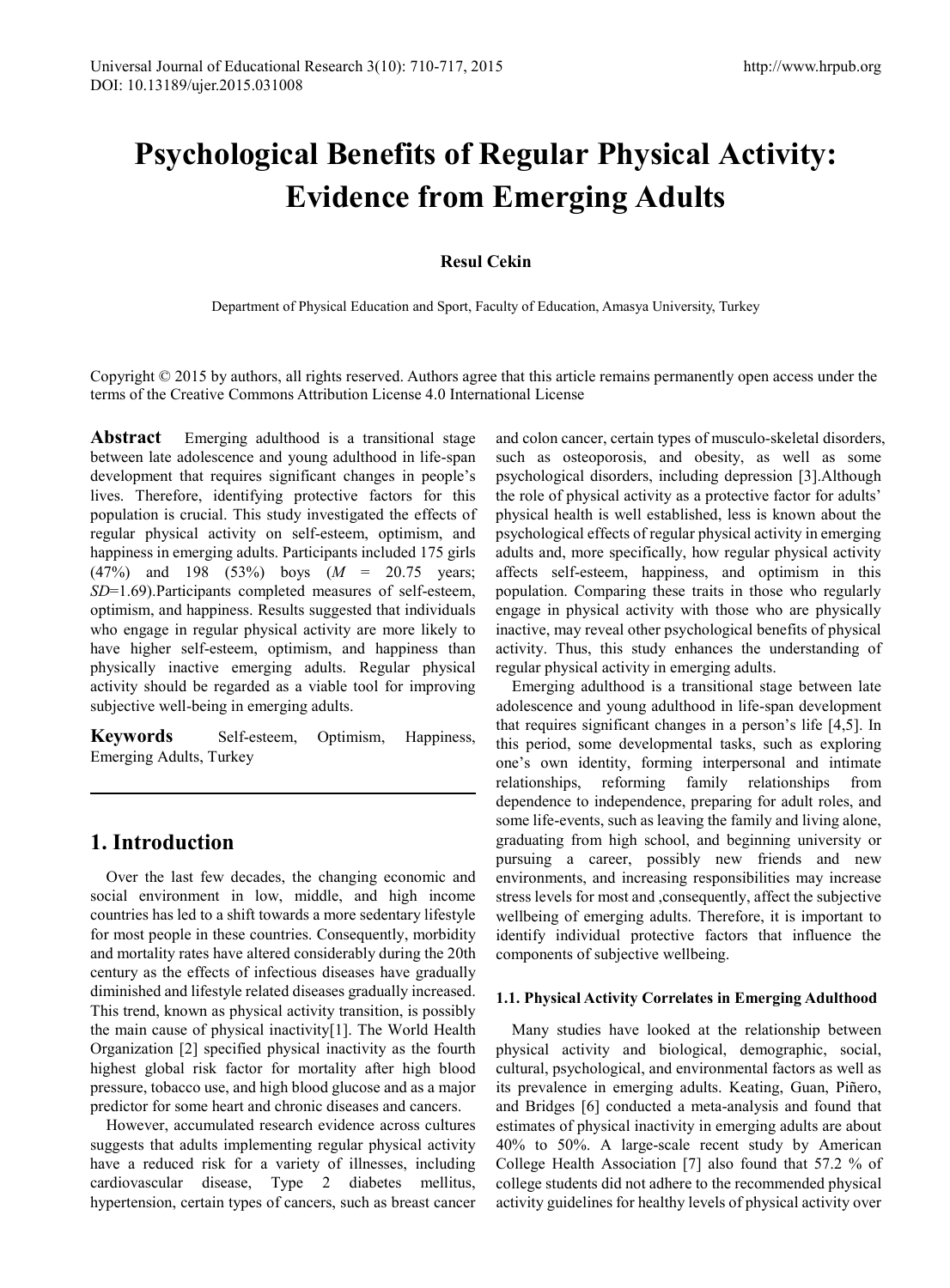the preceding week. It is well- known that demographics play an important role in physical activity patterns.

Previous research demonstrated that males are more engaged in physical activity than females [8]. However, some studies also found that sex of the individual should not affect physical activity participation [9]. Age, race, perceived general health, and body mass index (BMI) have also been examined. For example, Dinger, Brittain and Hutchinson [10] reported that emerging adults who fulfilled the recommended guidelines for regular physical activity were more likely to be male, aged 18 to 20 years old, White, perceive their health as good, very good, or excellent and to have a healthy BMI (normal). A twin study by Eriksson, Rasmussen, and Tynelius [11] using a structural equation model, examined the role of genetics in physical activity and noted that, depending on physical activity dimensions including occupational physical activity, leisure time physical activity excluding sport, sport during leisure time, and total physical activity, there were moderate to high genetic contributions to heritability in the range of  $0.40 - 0.65$ .

Social support from friends and family members as well as significant others, such as a respected role model, may also affect participation in physical activity for emerging adults. Emerging adults generally receive informational, esteem, and companionship support from their peers or family members. Maglione and Hayman [12] stated that perceived social support from family and friends was a significant predictor of physical activity in low income emerging adults.

Psychological factors have also been examined in emerging adults. Researchers investigated why some emerging adults are more physically active than others. Evidence suggested that emerging adults 'motivations for physical activity are spending time with friends, looking more attractive, creating goals to work for, enjoyment, gaining agility, strength and endurance, preventing health problems as well as maintaining good health, health pressures such as doctor's advice, controlling their weight, and effectively coping with life challenges, such as stress management [13].

There is also strong evidence that regular physical activity can help reduce and prevent and treat some common mental health disorders, including anxiety, depression, and stress among emerging adults [14]. However, except for happiness, the effects of physical activity on self-esteem and optimism are inconsistent or weak, which is the focus of this study. For example, Thome and L. Espelage [15] indicated that self-reported exercise is not associated with self-esteem. Contrary to these findings, Lowery et al. [16] reported that physical fitness/health-related behaviors were positively related to self-esteem and body image. Fontaine and Shaw [17] examined dispositional optimism with regard to adherers and dropouts in an aerobic class and reported no difference between dispositional optimism levels. However, Kavussanu and McAuley [18] found that physically active individuals were more optimistic and less pessimistic than were inactive/ less active individuals. Lastly, a twin study by

Stubbe, de Moor, Boomsma,and de Geus [19] showed that for individuals between 18 and 65 years old, participation in exercise is correlated with higher levels of happiness and life satisfaction in all age groups and both variables were mediated by genetic factors. Another study by Kye and Park [20] also revealed that greater levels of happiness are associated with implementing exercise. However, from a developmental perspective, it is difficult to generalize the effects of physical activity on emerging adults' well-being because these studies conducted on adults and emerging adults are characterized using different variables [4]. Thus, the effect of physical activity may be different for this population, at least in magnitude.

In the context of Turkish scientific literature, the association between self-esteem and demographics, as well as the correlation with other variables, have been extensively investigated .Some studies also analyzed the effect of physical activity participation in terms of anxiety, depression, and perceived problem solving ability [21]. However, examining the effects of regular physical activity on positive psychology traits, including self-esteem, optimism, and happiness, is scarce in emerging adults. Thus, the goal of this study was to investigate the effects of regular physical activity on self-esteem, happiness, and optimism in this population. It was hypothesized that physically active emerging adults will have higher self-esteem, optimism, and happiness than physically inactive emerging adults.

# **2. Method**

#### **2.1. Participants and Procedure**

Study participants included 375 undergraduate students at a university in the central Black Sea region of Turkey who were registered the departments of Physical Education and Sports Teaching, Computer Education and Educational Technology, and Social Sciences Teaching. Participants completed measures of self-esteem, optimism, and happiness voluntarily during regular class hours and were not compensated for their participation. The Amasya University Ethics Committee approved the study. Ethical considerations including anonymity, confidentiality, and voluntary participation were clearly explained and informed consent was obtained from all participants. All the measures used in this study were administered with paper and pencil format. Because emerging adults fall into the age range of 18 to 25 [4], the participants had to be between 18 and 25 years old. Therefore, two participants who were 17 years old were excluded from the dataset. Participants were from suburban and urban areas across Turkey and reported average socioeconomic status. More specifically, the final sample included 175 girls (47%) and 198 (53%) boys and the mean age of the final participants was 20.75 years old (*SD*=1.69). Among the students in the final sample, 20.1% were freshmen, 28.2% were sophomores, 27. 3% were juniors, and 24.4 % were seniors. The majority of the participants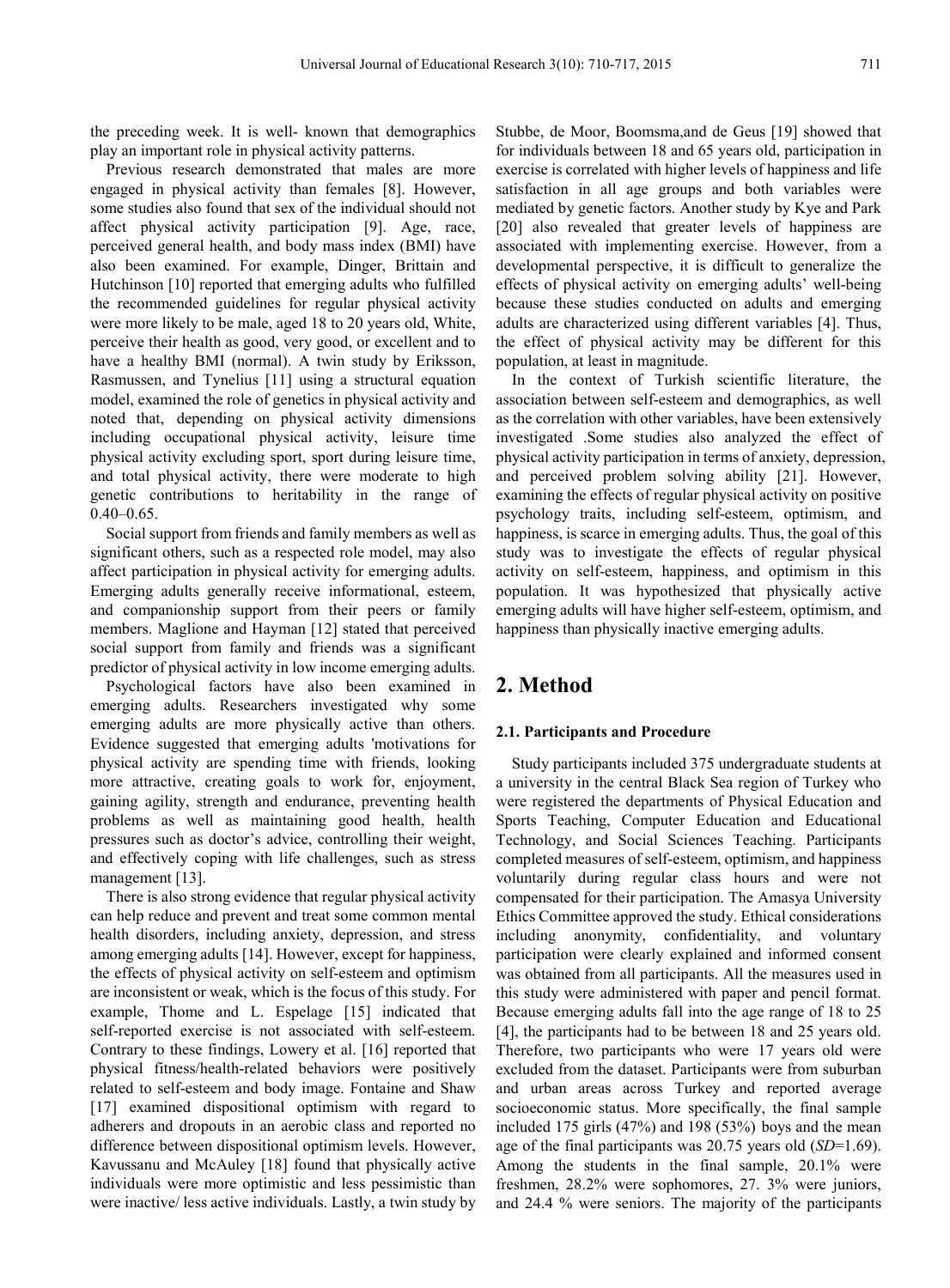perceived their health and school achievement to be good. Additionally, the demographic makeup of those who engaged in regular physical activity and those who did not was nearly identical. However, the self-reported mean height and weight were higher for physically active participants  $(t(370) = 6.47, p < 0.001, t(370) = 4.03, p < 0.01$ , respectively).

#### **2.2. Measures**

*Self-esteem.--*Self-esteem was assessed with the Rosenberg Self-Esteem Scale [22] which is designed to measure how respondents generally feel about themselves. The RSES consists of ten items. Each item on the RSES describes specific statements related to self-worth, self-efficacy, and self-respect (e.g., 'I wish I could have more respect for myself'' and ''I take a positive attitude toward myself.'') and respondents indicate their responses on a fourpoint Likert scale ranging from Strongly Disagree (1) to Strongly Agree (4).Five items formulated positively and five items negatively. Before summing the item responses, reverse coded items are straight forwarded. Possible scores range between 10 and 40. Higher scores indicate a higher level of self-esteem. Çuhadaroğlu [23] adapted this scale to Turkish culture and examined its validity and reliability in a sample of 205 high school students and reported one month test-retest reliability as.75 and criterion-related validity based on psychiatric interviews as .71. Previous research also revealed that RSES was negatively correlated with the measures of anxiety, depression, and loneliness evidencing the discriminant validity of the scale and positively associated with the measures of social support and life satisfaction indicating convergent validity in Turkey[24–27]. For this study, Cronbach's Alpha internal consistency coefficient was .83.

*Optimism.--*Optimism was assessed with the Optimism Scale [28] developed in the context of Turkish culture. The Optimism Scale [29] was designed to measure the respondents' general beliefs and feelings about their lives and contains 24 items. Respondents indicate their answers on a four-point Likert scale ranging from Not like Me (1) to Just like Me (4). Five items are reverse-coded. Scores range from 24 to 96 and higher scores indicate a higher level of optimism. Factor analysis with varimax rotation revealed a one-dimensional structure. Concurrent validity was examined with correlations between the Optimism Scale and Life Orientation Test and suggested positive correlation between these scales  $(r = .55)$ . Reported test-retest reliability was .61 and Cronbach's Alpha internal consistency coefficient was.96 [28], indicating good temporal stability and excellent internal consistency. The internal consistency of the Optimism Scale for this study was  $\alpha$ =.85. Examples of items from the Optimism Scale are ''I believe that happinessis the end of all suffering'' and ''Despite everything, I believe that life is worth living.''

*Single Item Happiness Scale.--*A slightly modified version of Abdel-Khalek's [29] single item happiness scale was used

to assess the respondents' happiness level. Participants were asked to answer the question ''Do you feel happy in general? '' on a ten-item Likert-type scale. The minimum score was 1 and the maximum score was 10. Higher scores indicate higher levels of subjective happiness. The author and an expert faculty member from the guidance and counseling department, both bilingual in English and Turkish, translated and back translated the single-item happiness scale. The author and expert discussed the translations and ensured consensus about it.

*Demographics.--*Participants provided information about their sex, age, grade level, mother's and father's educational level, monthly income, and self-reported height and weight. Body Mass Index (BMI) is calculated as weight (kg)/ height squared  $(m<sup>2</sup>)$ . WHO's recommended guidelines used for the classification of BMI are underweight, normal, overweight, and obese. According to WHO [30] , individuals who have a BMI equal or lower than 18.49 are considered underweight, individuals who have a BMI between 18.50 and 24.99 are considered normal, individuals who have a BMI between 25 and 29.99 are considered overweight, and individuals who have a BMI equal to or higher than 30 are considered obese.

#### **Data Analysis**

Descriptive statistics, including percentage and frequencies, were used to give information about categorical variables. Some respondents failed to complete all items of the self-esteem and optimism scales. Specifically, item level missing values ranged between 0.3% and 1.8% for the self-esteem and optimism scales. Because missing values were below 5% of the total responses for item level, missing data for dependent variables were replaced with series means as suggested by measurement experts [31].However, statistical analyses also implemented with complete cases and results were identical to the findings of the study. Therefore, the analysis implemented with missing data was reported.

In order to test the research hypothesis, a series of multivariate analyses of variances (MANOVA) were conducted to mean scores of self-esteem, optimism, and happiness as dependent variables and physical activity as an independent variable. All statistical assumptions including normality, homogeneity of variance, and covariance matrix were tenable. Statistical results were reported with effect size estimates. According to Cohen [32] ,.01 or below is a small effect size, around .06 is a moderate effect size, and .14 or above is a large effect size for eta-square  $(\eta^2)$ . A significance level of .05 is accepted for all analyses.

## **3. Results**

Table 1 reports the number of participants, percentages in terms of physically active and physically inactive respondents as well as the total sample.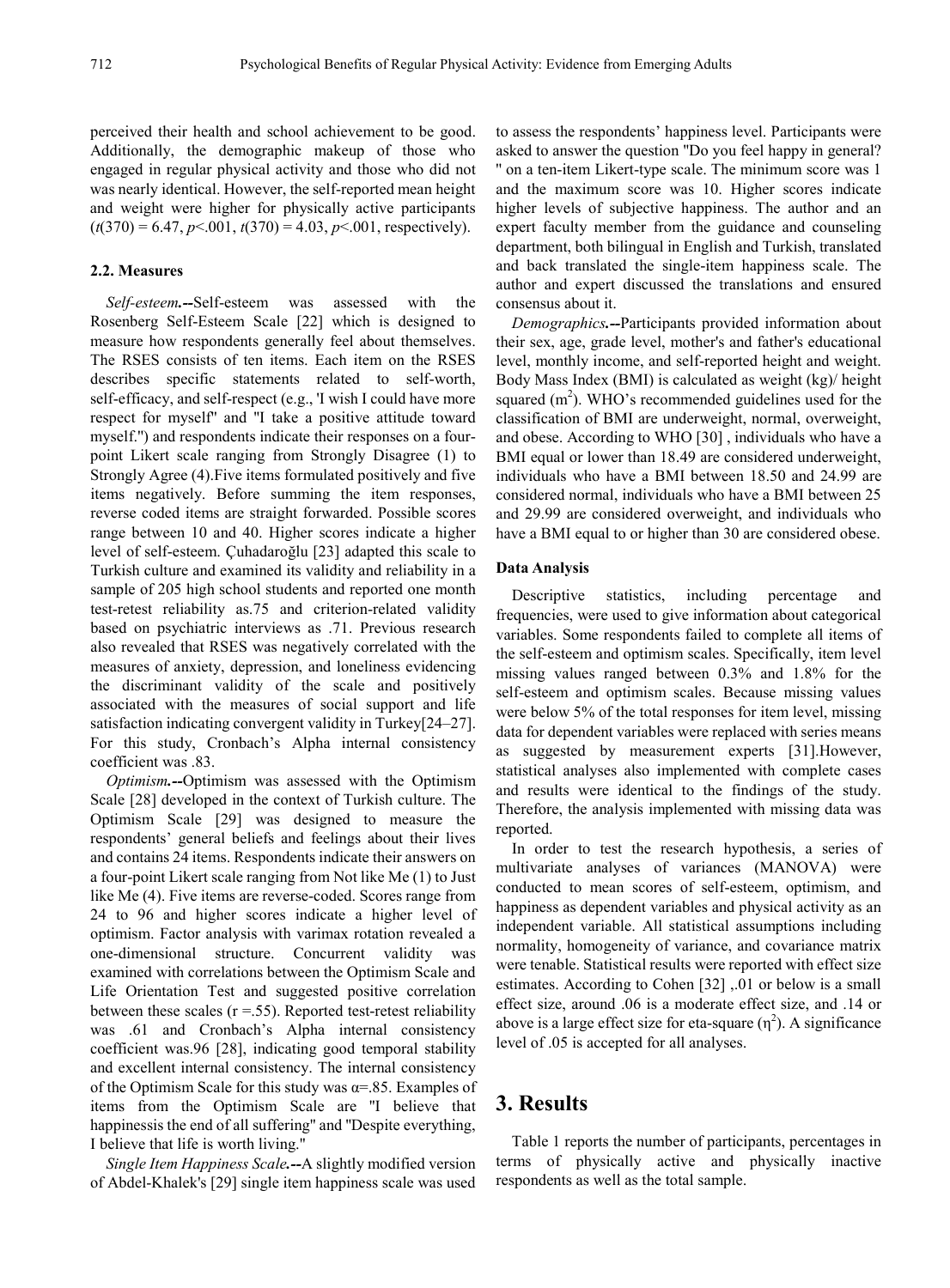| Variable                           | Physically Active |               | Physically Inactive |               | Total            |               |
|------------------------------------|-------------------|---------------|---------------------|---------------|------------------|---------------|
|                                    | $\boldsymbol{n}$  | $\frac{0}{0}$ | $\boldsymbol{n}$    | $\frac{0}{0}$ | $\boldsymbol{n}$ | $\frac{0}{0}$ |
| Gender                             |                   |               |                     |               |                  |               |
| Female                             | 42                | 30.9          | 133                 | 56.1          | 175              | 46.9          |
| Male                               | 94                | 69.1          | 104                 | 43.9          | 198              | 53.1          |
| Grade Level                        |                   |               |                     |               |                  |               |
| Freshmen                           | 34                | 25            | 41                  | 17.3          | 75               | 20.1          |
| Sophomore                          | 36                | 26.5          | 69                  | 29.1          | 105              | 28.2          |
| Junior                             | 35                | 25.7          | 67                  | 28.3          | 102              | 27.3          |
| Senior                             | 31                | 22.7          | 60                  | 25.3          | 91               | 24.4          |
| Mother's Education Level           |                   |               |                     |               |                  |               |
| Primary School or below            | 95                | 69.9          | 197                 | 83.1          | 292              | 78.3          |
| Secondary School                   | 21                | 15.4          | 18                  | 7.6           | 39               | 10.5          |
| High School or above               | 20                | 14.7          | 22                  | 9.3           | 42               | 11.3          |
| Father's Education Level           |                   |               |                     |               |                  |               |
| Primary School or below            | 57                | 41.9          | 130                 | 54.9          | 187              | 50.1          |
| Secondary School                   | 25                | 18.4          | 39                  | 16.5          | 64               | 17.2          |
| High School or Above<br><b>BMI</b> | 54                | 39.7          | 68                  | 28.7          | 122              | 32.7          |
| Underweight                        | 6                 | 4.4           | 22                  | 9.3           | 28               | 7.5           |
| Normal                             | 112               | 82.4          | 172                 | 72.6          | 284              | 72.1          |
| Overweight                         | 17                | 12.5          | 40                  | 16.9          | 57               | 15.3          |
| Obese                              | $\mathbf{1}$      | .7            | $\overline{3}$      | 1.3           | $\overline{4}$   | 1.1           |
| Monthly Income                     |                   |               |                     |               |                  |               |
| \$300or less                       | 21                | 15.4          | 50                  | 21.1          | 71               | 19            |
| \$301-\$600                        | 64                | 47.1          | 111                 | 46.8          | 175              | 46.9          |
| \$601 or more                      | 51                | 37.5          | 76                  | 32.1          | 127              | 34            |

**Table 1.** Descriptive Statistics

As seen in Table 1, 30.9% of physically active respondents were female and 69.1% were male;26.5% were sophomores and 25.7% were juniors. Among the mothers of physically active respondents, 69.9% were primary school graduates or below, and14.7% graduated from high school or above. Among the fathers of physically active respondents, 18.4% were secondary school graduates and 39.7% were high school graduates or above.47.1% of respondents have a monthly income between \$301 and \$600. With respect to BMI, 82.4% were normal and 12.5% were overweight.

56.1% of physically inactive respondents were female, and 43.9% were male.17.3% were freshmen and 25.3% were senior. Among the mothers of physically inactive respondents, 83.1% were primary school graduates or below and 7.6% were secondary school graduate. Among the fathers of physically inactive respondents,28.7% graduated high school or above.72.6%of respondents had a normal weightand46.8% have a monthly income between \$301 and \$600.Table 2 shows means and standard deviations for self-esteem, optimism, and happiness scores with respect to demographics and physical activity.

A series of MANOVAs were conducted to examine

possible mean differences between self-esteem, optimism, and happiness with respect to demographics except for BMI and physical activity. The MANOVA results suggest that the main effects of sex of participant  $(F(3, 369) = 2.23, p > .05;$ Wilk's  $Λ = 0.982$ , partial  $η<sup>2</sup> = .018$ ), grade level (*F* (9, 893.33) = 1.21,*p*> .05; Wilk's  $\Lambda$  = 0.971, partial  $\eta^2$  = .01), father's education level  $(F (6, 736) = 1.21, p > .05;$  Wilk's  $\Lambda = 0.981,$ partial  $\eta^2$  = .01), and monthly income (*F* (6, 736) = 1.23,*p*> .05; Wilk's  $\Lambda = 0.980$ , partial  $\eta^2 = .01$ ) were insignificant. However, there was a statistically significant difference in self-esteem, optimism, and happiness scores based on a student's mother's education level( $F$  (6, 736) = 4.23,*p*<.001; Wilk's  $\Lambda$  = .934, partial  $\eta^2$  = .033) and regular physical activity participation( $F(3, 369) = 3.22$ ,  $p \le .05$ ; Wilk's  $\Lambda = 0.975$ , partial  $\eta^2 = .025$ ). A series of one-way ANOVAs on self-esteem, optimism, and happiness variables was conducted as a follow-up test to the MANOVA for mother's education level and physical activity participation. All the ANOVAs were statistically significant, with effect sizes (partial  $\eta^2$ ) ranging from a low of .011 to a high of .055. All effect sizes were small except for happiness scores for mother's educational level which were close to a medium effect size [32].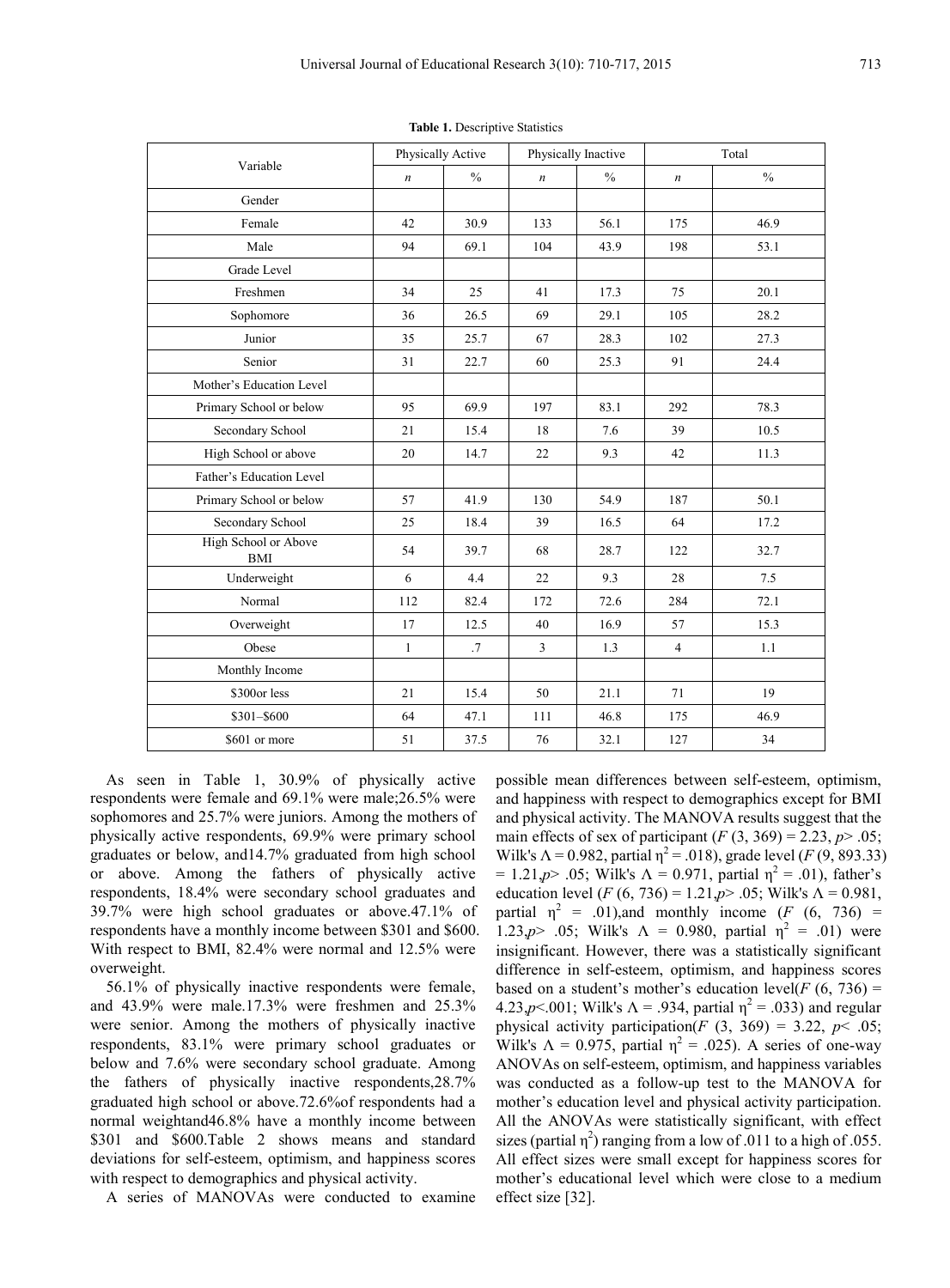| Variable                           | Self-Esteem |      | Optimism |       | Happiness |      |
|------------------------------------|-------------|------|----------|-------|-----------|------|
|                                    | $\cal M$    | SD   | $\cal M$ | SD    | $\cal M$  | SD   |
| Gender                             |             |      |          |       |           |      |
| Female                             | 31.81       | 4.57 | 78.70    | 8.84  | 7.05      | 1.81 |
| Male                               | 32.30       | 4.57 | 77.45    | 9.56  | 7.18      | 1.91 |
| Grade Level                        |             |      |          |       |           |      |
| Freshmen                           | 31.49       | 5.26 | 77.61    | 11.13 | 7.08      | 1.94 |
| Sophomore                          | 31.76       | 4.36 | 77.92    | 8.97  | 6.95      | 1.77 |
| Junior                             | 32.10       | 4.11 | 77.05    | 7.94  | 6.93      | 1.84 |
| Senior                             | 32.87       | 4.65 | 79.64    | 9.12  | 7.56      | 1.89 |
| Mother's Education Level           |             |      |          |       |           |      |
| Primary School or below            | 31.74       | 4.57 | 77.25    | 9.14  | 6.92      | 1.88 |
| Secondary School                   | 32.26       | 4.71 | 79.56    | 9.54  | 7.38      | 1.65 |
| High School or above               | 34.17       | 3.95 | 82.11    | 8.57  | 8.29      | 1.47 |
| Father's Education Level           |             |      |          |       |           |      |
| Primary School or below            | 31.64       | 4.90 | 77.43    | 9.52  | 6.92      | 1.99 |
| Secondary School                   | 32.09       | 3.95 | 78.85    | 8.36  | 7.34      | 1.53 |
| High School or Above<br><b>BMI</b> | 32.72       | 4.31 | 78.54    | 9.24  | 7.32      | 1.80 |
| Underweight                        | 29.86       | 5.28 | 76.11    | 8.64  | 6.39      | 1.91 |
| Normal                             | 32.24       | 4.52 | 78.41    | 9.20  | 7.17      | 1.84 |
| Overweight / Obese                 | 32.28       | 4.26 | 77.16    | 9.64  | 7.21      | 1.92 |
| Monthly Income                     |             |      |          |       |           |      |
| \$300or less                       | 31.97       | 5.27 | 77.73    | 8.31  | 6.89      | 1.97 |
| \$301-\$600                        | 31.86       | 4.57 | 78.21    | 9.39  | 7.00      | 1.98 |
| \$601 or more                      | 32.42       | 4.15 | 77.96    | 9.58  | 7.42      | 1.60 |
| Physical Activity                  |             |      |          |       |           |      |
| Physically Active                  | 32.94       | 4.47 | 79.31    | 9.68  | 7.41      | 1.73 |
| Physically Inactive                | 31.57       | 4.56 | 77.30    | 8.91  | 6.95      | 1.92 |

**Table 2.** Means and Standard Deviations of Self-Esteem, Optimism, and Happiness

Finally, a series of post-hoc Scheffe analyses were performed to mean scores of self-esteem, optimism, and happiness across three educational levels. Post-hoc Scheffe comparisons showed that for emerging adults with mothers who were primary school graduates or below had significantly lower self-esteem  $(M = 31.74, SD = 4.57)$ , optimism ( $M = 77.25$ ,  $SD = 9.14$ ), and happiness ( $M = 6.92$ ,  $SD = 1.88$ ) scores than emerging adults whose mothers were high school graduates or above ( $M = 34.87$ ,  $SD = 3.95$ , $M =$ 82.11, *SD* = 8.57,*M* = 8.29, *SD* = 1.47, respectively). Results also revealed that physically active emerging adults had significantly higher self-esteem  $(M = 32.94, SD = 4.47)$ , optimism ( $M = 79.31$ ,  $SD = 9.68$ ), and happiness ( $M = 7.41$ ,  $SD = 1.73$ ) scores than physically inactive emerging adults  $(M = 31.57, SD = 4.56, M = 77.30, SD = 8.91, M = 6.95, SD =$ 1.92, respectively).

## **4. Discussion**

Emerging adulthood is a transitional stage in development and identifying possible protective factors is crucial for effective intervention studies for this population. This study investigated the psychological benefits of regular physical activity in emerging adults. The results suggested that individuals who implement regular physical activity are more likely to have higher self-esteem, optimism, and happiness than physically inactive emerging adults. However, the effects of physical activity were small but significant. These results are in line with previous evidence showing that physically active emerging adults have higher self-esteem than physically inactive emerging adults [16]. Individuals with high self-esteem more likely to be emotionally stabile and extroverted, have effective coping styles, higher levels of perceived social support from family and friends, be more optimistic, experience less stress, loneliness, and depression as well as be more resilient to some diseases, including eating disorders [33–37]. Thus, having high self-esteem is desirable for most people since it is positively correlated with positive adjustments and mental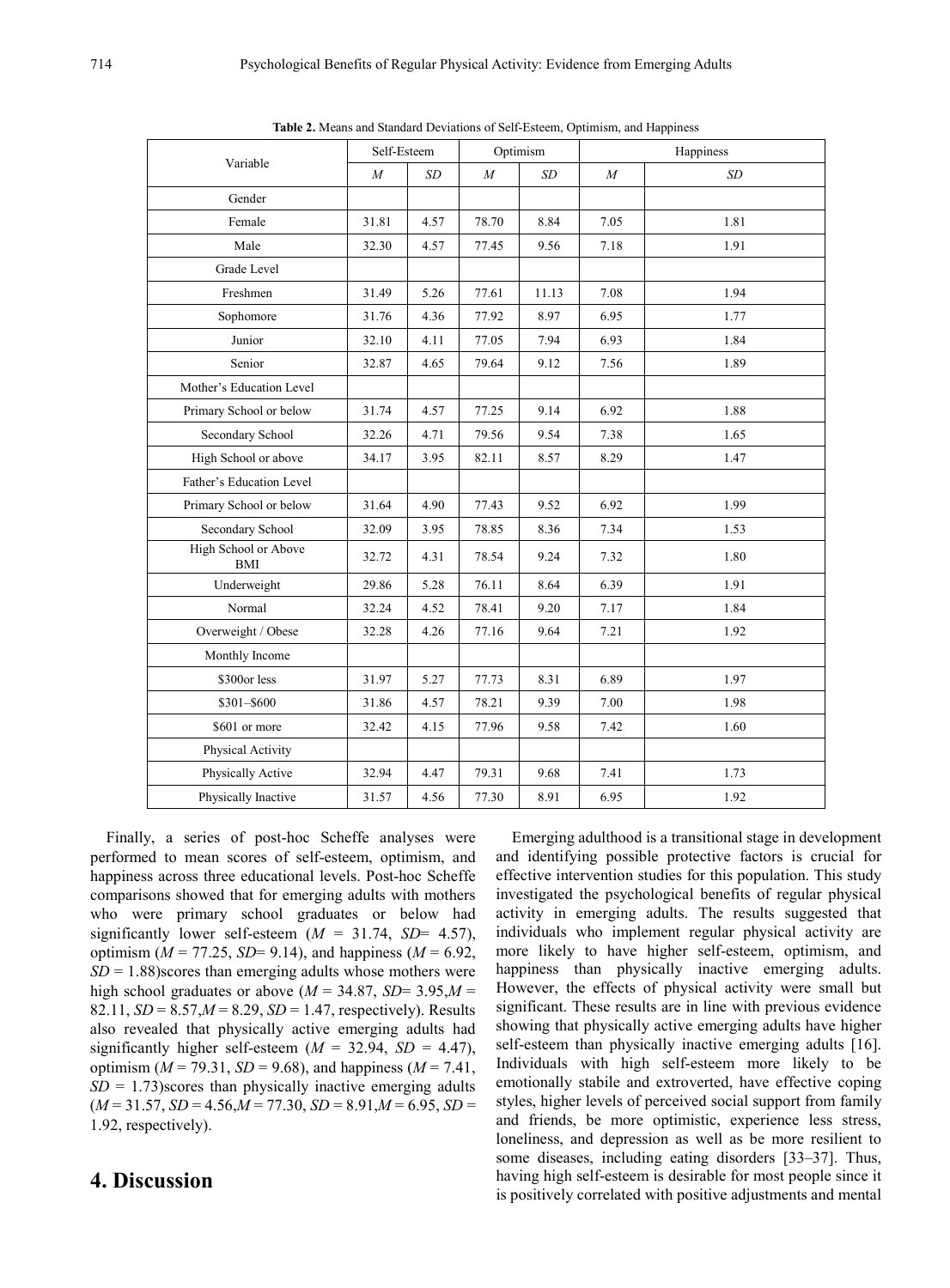health outcomes, whereas low self-esteem is associated with poor adjustments [38]. Regular physical activity may contribute to the self-esteem of emerging adults for at least three reasons. First, self-esteem is associated with interpersonal relationships [39].According to sociometer theory, when people feel included by others, their self-esteem tends to rise; whereas, when they are excluded by others, their self-esteem tends to decrease [39]. Physically active emerging adults possibly meet new friends during exercise and may experience feelings of acceptance. Therefore, their self-esteem may increase. Second, emerging adulthood is a period in which most people experience stressful events, such as living alone, graduating from high school, and beginning university or pursuing a career. Regular physical activity may contribute to self-esteem's buffering effect against stress and other negative emotions by enhancing personal adjustment. Thus, emerging adults may cope more effectively with stressful events and be less hampered by feelings of low self-worth. Lastly, regular physical activity may increase the body image of emerging adults. Although physically active emerging adults have higher height and weight than physically inactive emerging adults in this study, with regular physical activity their health, appearance, endurance, strength, sports competence, and coordination may improve and consequently, their self-esteem may increase with most having a body desired by others.

Regarding optimism, this study is consistent with previous study suggesting that physically active emerging adults have higher optimism than physically inactive emerging adults [18]. However, a recent study found no significant differences between first-year athletes and non-athletes and between first-year and final-year non-athletes in terms of their optimism levels[40]. For our findings, Kavussanu and McAuley [18] offered two explanations for the relationship between optimism and physical activity. First, when individuals engage in exercise, it leads to decreased anxiety and thus an increase in optimism. Second, exercise similarly inversely affects depression levels of individuals and in turn results in a positive change in optimism levels.

Lastly, this study revealed that physically active emerging adults are happier than physically inactive emerging adults. This finding is also consistent with previous studies reporting that exercise participation is associated with higher levels of happiness[20,41]. According to Argyle [42] , sport and exercise are effective tools in creating happiness not only by causing the release of endorphins but also by enabling social interactions with others as well as the experience of success and feelings of self-efficacy. This may also be true for emerging adults. Engaging in regular physical activity may allow emerging adults to fulfill their social needs such as cooperation, intimacy, public performance, and so on. Possible achievements in this area may lead to an increase in feelings of self-efficacy and happiness.

This study has a number of strengths, including using valid and reliable measures of self-esteem, optimism, and

happiness and the novelty of including a less thoroughly researched life-span period, namely emerging adulthood, as well as shedding light on some consistent findings in the literature. But researchers must also consider some limitations. First, emerging adults' self-reported physical activity was used in this study and those who engaged in physical activity for at least 30 minutes or more in a week were assumed to be physically active. However, frequency and duration are not the only indicators of physical activity; intensity of training also affects the benefits of physical activity. Second, the author used a single-item scale to measure subjective happiness using the translation and back translation method. The author cannot specify that the scale is equally valid for Turkish emerging adults. Third, this study was conducted with undergraduate students from a public university in Turkey; inclusion of a more representative sample of emerging adults may influence the results. Fourth, there are many instruments (questionnaires and checklists) for assessing physical activity, but in this research respondents were classified only by a question about regular physical activity participation. Thus, researchers may use more comprehensive physical activity measures in future studies. Lastly, the cross-sectional design of the study prevents the author from establishing a cause-effect relationship.

Consequently, this research investigated the effects of regular physical activity in emerging adults. The current study confirms that regular physical activity enhances self-esteem, optimism, and happiness in this demographic. Thus, regular physical activity should be regarded as a viable tool for improving subjective well-being in emerging adults. Future studies may examine the effects of personality traits and social appearance anxiety [33-37, 43] on engaging in physical activity in emerging adults.

### **REFERENCES**

- [1] Katzmarzyk PT, Mason C. The physical activity transition. J Phys Act Health. 2009;6(3):269–80.
- [2] World Health Organization. Global health risks: mortality and burden of disease attributable to selected major risks [Internet]. World Health Organization; 2009 [cited 2014 Dec 29].
- [3] Warburton D., Nicol CW, Bredin SSD. Health benefits of physical activity: the evidence. Can Med Assoc J. 2006 14;174(6):801–9.
- [4] Arnett JJ. Emerging adulthood: A theory of development from the late teens through the twenties. Am Psychol. 2000;55(5):469–80.
- [5] White HR, Jackson K. Social and psychological influences on emerging adult drinking behavior. Alcohol Res Health. 2004;28(4):182–90.
- [6] Keating XD, Guan J, Piñero JC, Bridges DM. A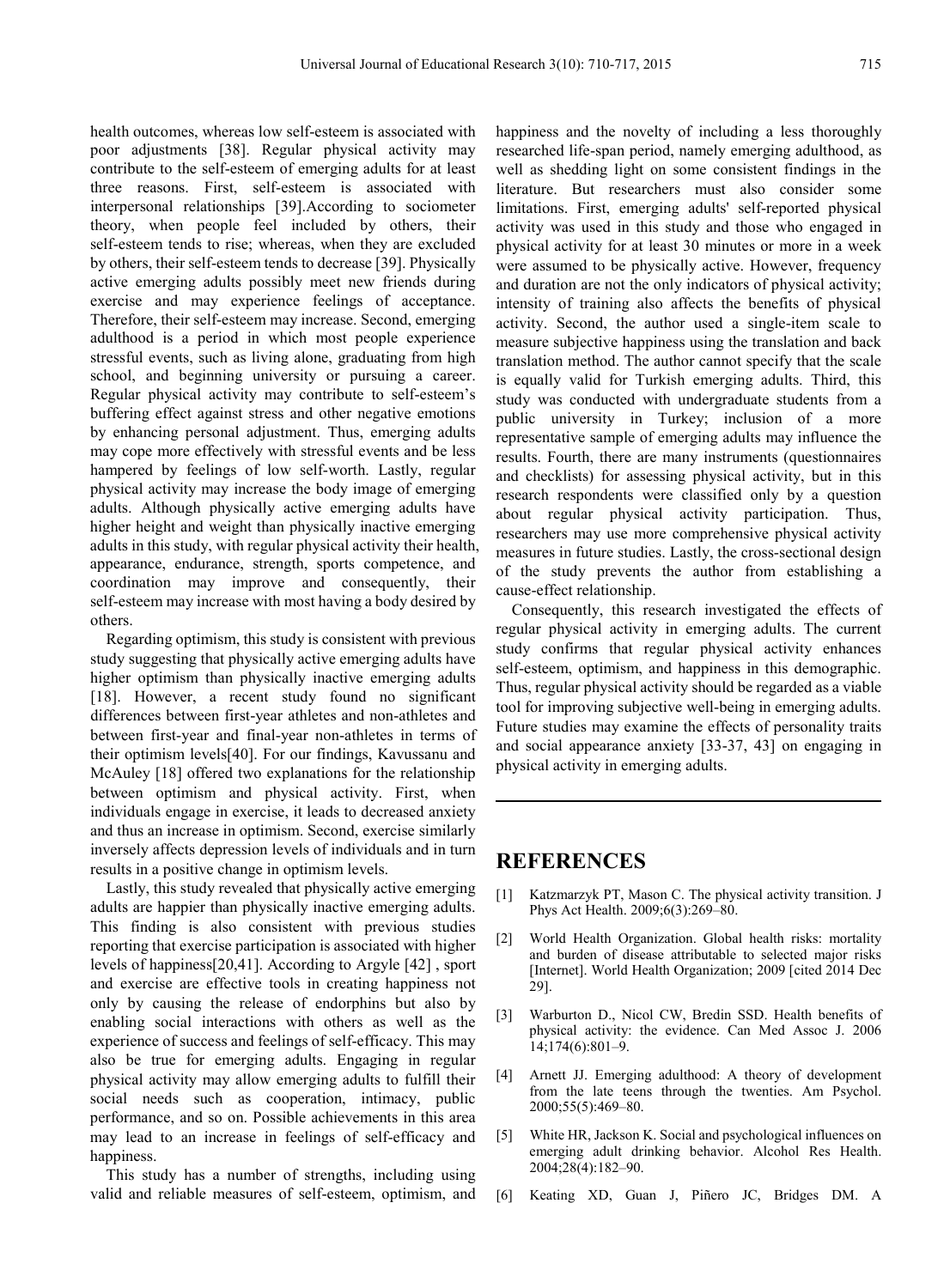Meta-Analysis of College Students' Physical Activity Behaviors. J Am Coll Health. 2005 ;54(2):116–26.

- [7] American College Health Association. American College Health Association - National College Health Assessment spring 2007 reference group data report (abridged). J Am Coll Health J ACH. 2008,56(5):469–79.
- [8] Zaccagni L, Masotti S, Donati R, Mazzoni G, Gualdi-Russo E. Body image and weight perceptions in relation to actual measurements by means of a new index and level of physical activity in Italian university students. J Transl Med. 2014 11;12:42.
- [9] Stock C, Wille L, Krämer A. Gender-specific health behaviors of German university students predict the interest in campus health promotion. Health Promot Int. 2001 1;16(2):145–54.
- [10] Dinger MK, Brittain DR, Hutchinson SR. Associations Between Physical Activity and Health-Related Factors in a National Sample of College Students. J Am Coll Health. 2014 ;62(1):67–74.
- [11] Eriksson M, Rasmussen F, Tynelius P. Genetic Factors in Physical Activity and the Equal Environment Assumption – the Swedish Young Male Twins Study. Behav Genet. 2006 1;36(2):238–47.
- [12] Maglione JL, Hayman LL. Correlates of physical activity in low income college students. Res Nurs Health. 2009;32(6):634–46.
- [13] Kilpatrick M, Hebert E, Bartholomew J. College Students' Motivation for Physical Activity: Differentiating Men's and Women's Motives for Sport Participation and Exercise. J Am Coll Health. 2005 ;54(2):87–94.
- [14] Ströhle A. Physical activity, exercise, depression and anxiety disorders. J Neural Transm. 2008 Aug 23;116(6):777–84.
- [15] Thome J, L. Espelage D. Relations among exercise, coping, disordered eating, and psychological health among college students. Eat Behav. 2004 ;5(4):337–51.
- [16] Lowery SE, Kurpius SER, Befort C, Blanks EH, Sollenberger S, Nicpon MF, et al. Body Image, Self-Esteem, and Health-Related Behaviors Among Male and Female First Year College Students. J Coll Stud Dev. 2005;46(6):612–23.
- [17] Fontaine KR, Shaw DF. Effects of self-efficacy and dispositional optimism on adherence to step aerobic exercise classes. Percept Mot Skills. 1995 ;81(1):251–5.
- [18] Kavussanu M, McAuley E. Exercise and optimism: are highly active individuals more optimistic? J Sport Exerc Psychol. 1995;17:246–246.
- [19] Stubbe JH, de Moor MHM, Boomsma DI, de Geus EJC. The association between exercise participation and well-being: A co-twin study. Prev Med. 2007;44(2):148–52.
- [20] Kye SY, Park K. Health-related determinants of happiness in Korean adults. Int J Public Health. 2014 18;59(5):731–8.
- [21] Canan F, Ataoğlu A. The influence of sports on anxiety, depression, and perceived problem solving ability Anadolu Psikiyatri Derg. 2010;11(1):38–43.
- [22] Rosenberg M. Society and the adolescent self-image. Princeton, N.J.: Princeton University Press; 1965.
- [23] Cuhadaroğlu F. Self-Esteem in Adolescents[Master Thesis]. [Ankara]: Hacettepe Üniversitesi; 1986.
- [24] Arslan C. Anger, self-esteem, and perceived social support in adolescence. Soc Behav Personal Int J. 2009 1;37(4):555–64.
- [25] Çivitci N, Çivitci A. Self-esteem as mediator and moderator of the relationship between loneliness and life satisfaction in adolescents. Personal Individ Differ. 2009 ;47(8):954–8.
- [26] Erözkan A. İlköğretim sekizinci sınıf öğrencilerinde depresyonun yordayıcıları. Ilköğr Online [Internet]. 2009 [cited 2015 Feb 21];8(2).
- [27] Yetim U. The Impacts of Individualism/Collectivism, Self-Esteem, and Feeling of Mastery on Life Satisfaction among the Turkish University Students and Academicians. Soc Indic Res. 2003 1;61(3):297–317.
- [28] Balcı S, Yılmaz M. İyimserlik Ölçeğinin geliştirilmesi: Geçerlik ve güvenirlik çalışması.[ Development of Optimism Scale: Validity and reliability study.] OMÜ Eğitim Fakültesi Derg. 2002;14:54–60.
- [29] Abdel-Khalek AM. Measuring Happiness with a Single-Item Scale. Soc Behav Personal Int J. 2006;34(2):139–49.
- [30] Organization WH. Obesity: Preventing and Managing the Global Epidemic. World Health Organization; 2000. 267 p.
- [31] Tabachnick BG, Fidell LS. Using multivariate statistics [Internet]. 6th ed. Harlow, Essex: Pearson Education; 2012 [cited 2014 May 25].
- [32] Cohen J. Statistical power analysis for the behavioral sciences. 2nd ed. Hillsdale, N.J.: L. Erlbaum Associates; 1988.
- [33] Şahin E. Bazı değişkenlere göre ilköğretim ikinci kademe öğrencilerinin benlik saygıları ve sosyal görünüş kaygıları[Self esteem and social appearance anxiety of middle school students according to some variables] [Master Thesis]. [Samsun]: Ondokuz Mayıs Üniversitesi, Eğitim Bilimleri Enstitüsü; 2012.
- [34] Şahin E, Barut Y, Ersanlı E. Parental education level positively affects self-esteem of Turkish Adolescents. J Educ Pract. 2013;4(20):87–97.
- [35] Şahin E, Barut Y, Ersanlı E. Sociodemographic Variables in relation to Social Appearance Anxiety in Adolescents. Int J Soc Sci. 2013;15(1):56–63.
- [36] Şahin E, Barut Y, Ersanlı E, Kumcağız H. Self-esteem and Social Appearance Anxiety: An Investigation of Secondary School Students. J Basic Appl Sci Res. 2014;4(3):152–9.
- [37] Şahin E, Ersanlı E, Kumcağız H, Barut Y, Ak E. Sociodemographic Differences in Empathic Tendency: A Sample of Religious High School Students. J Stud Educ. 2014;4(4):1–11.
- [38] Harter S. The construction of the self: developmental and sociocultural foundations. New York, NY: Guilford Press; 2012.
- [39] Leary MR, Tambor ES, Terdal SK, Downs DL. Self-esteem as an interpersonal monitor: The sociometer hypothesis. J Pers Soc Psychol. 1995;68(3):518–30.
- [40] Venne SA, Laguna P, Walk S, Ravizza K. Optimism levels among collegiate athletes and non‐athletes. Int J Sport Exerc Psychol. 2006; 4(2):182–95.